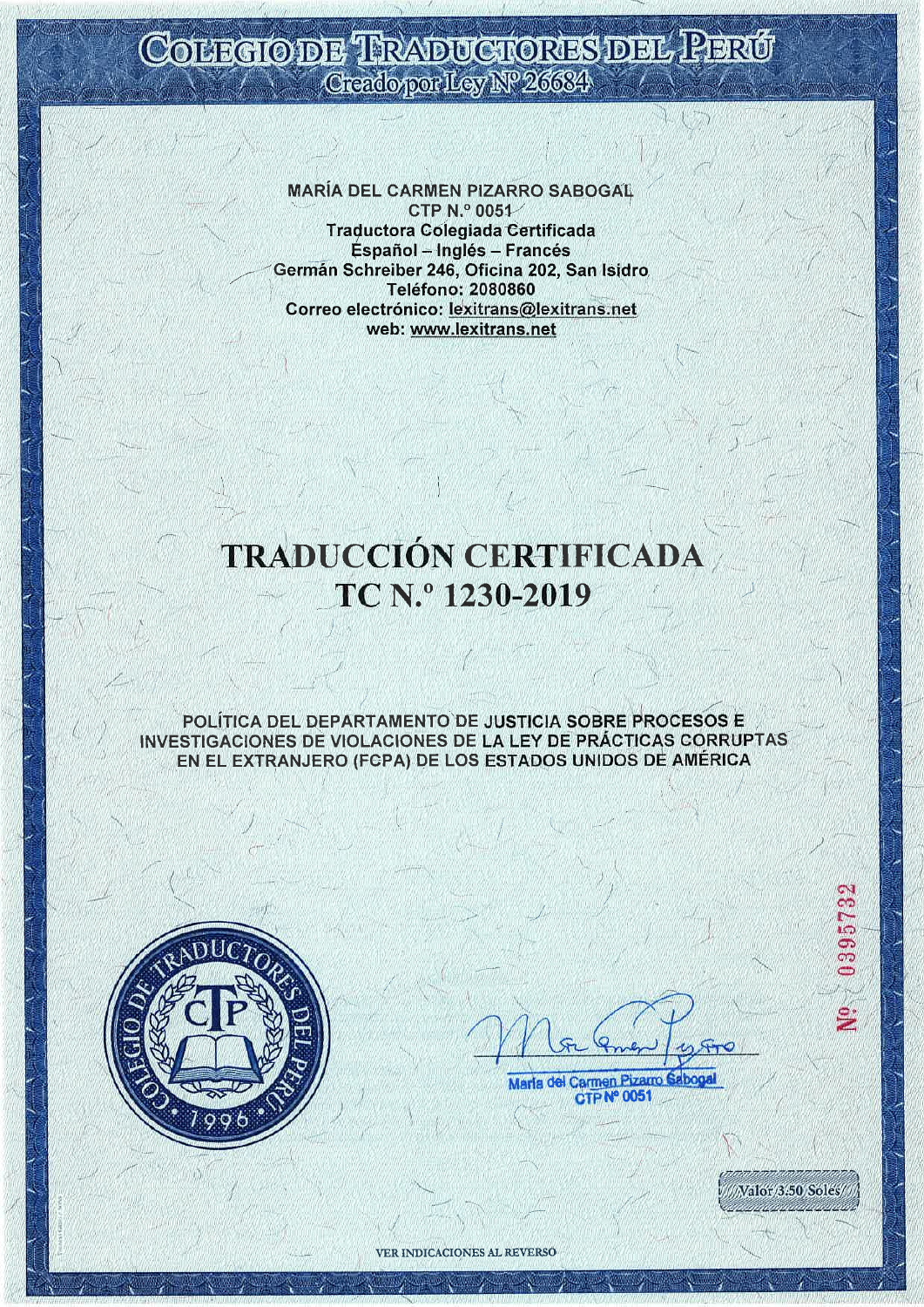# MARÍA DEL CARMEN PIZARRO SABOGAL

CTP N.º 0051

Traductora Colegiada Certificada

TRADUCCIÓN CERTIFICADA Nº 1230-2019

Página 1 de 8

#### THE UNITED STATES OF AMERICA (ESTADOS UNIDOS DE AMÉRICA) JUSTICE DEPARTMENT (DEPARTAMENTO DE JUSTICIA) https://www.justice.gov/jm/jm-9-47000-foreign-corrupt-practices-act-1977#9-47.120

25 de noviembre de 2019

Manual de Justicia

Sección 9-47.000 de la Ley de Prácticas Corruptas en el Extranjero de 1977

SECCIÓN 9-47,000 DE LA LEY DE PRÁCTICAS CORRUPTAS EN EL EXTRANJERO DE 1977

Introducción Artículo 9-47.100

Artículo 9-47.110 Política relacionada con los procesos e investigaciones penales de la Ley de Prácticas Corruptas en el Extranjero (FCPA)

Política de cumplimiento corporativo de la FCPA Artículo 9-47.120

Artículo 9-47.130 Medidas cautelares en materia civil

# Artículo 9-47.100: Introducción

Marta del Carmen Pizarro Sabogal

CTP N° 0051

Este capítulo contiene la política del Departamento de Justicia con respecto a los procesos e investigaciones de violaciones de la Ley de Prácticas Corruptas en el Extranjero (FCPA). La FCPA prohíbe tanto a los ciudadanos como a las empresas extranjeras y de los Estados Unidos de América ofrecer o pagar, o autorizar la oferta o pago de algo de valor a un funcionario de un gobierno extranjero, partido político extranjero, funcionario de un partido o candidato a un cargo público en el extranjero, o a un funcionario de una organización internacional pública con el fin de ganar o retener un negocio. Además, la FCPA exige que las empresas públicas de los Estados Unidos de América mantengan libros y registros que, con un detalle razonable, reflejen exactamente la disposición de los activos de la empresa, así como que elaboren y mantengan un sistema de controles contables internos suficiente para asegurar razonablemente que las operaciones se autoricen, se registren con precisión y se revisen periódicamente.

Brindamos información adicional sobre la FCPA en nuestra guía titulada "A Resource" Guide to the U.S. Foreign Corrupt Practices Act" (Una guía de recursos sobre la Ley de Prácticas Corruptas en el Extranjero de los Estados Unidos) (2012), publicada por la División Penal del Departamento de Justicia y la División de Fiscalización de la Comisión de Bolsa y Valores de los Estados Unidos de América, en https://wwwjustice.gov/sites/default/files/criminal-fraud/legacy/2015/01/16/guide.pdf

[actualizado en octubre de 2016]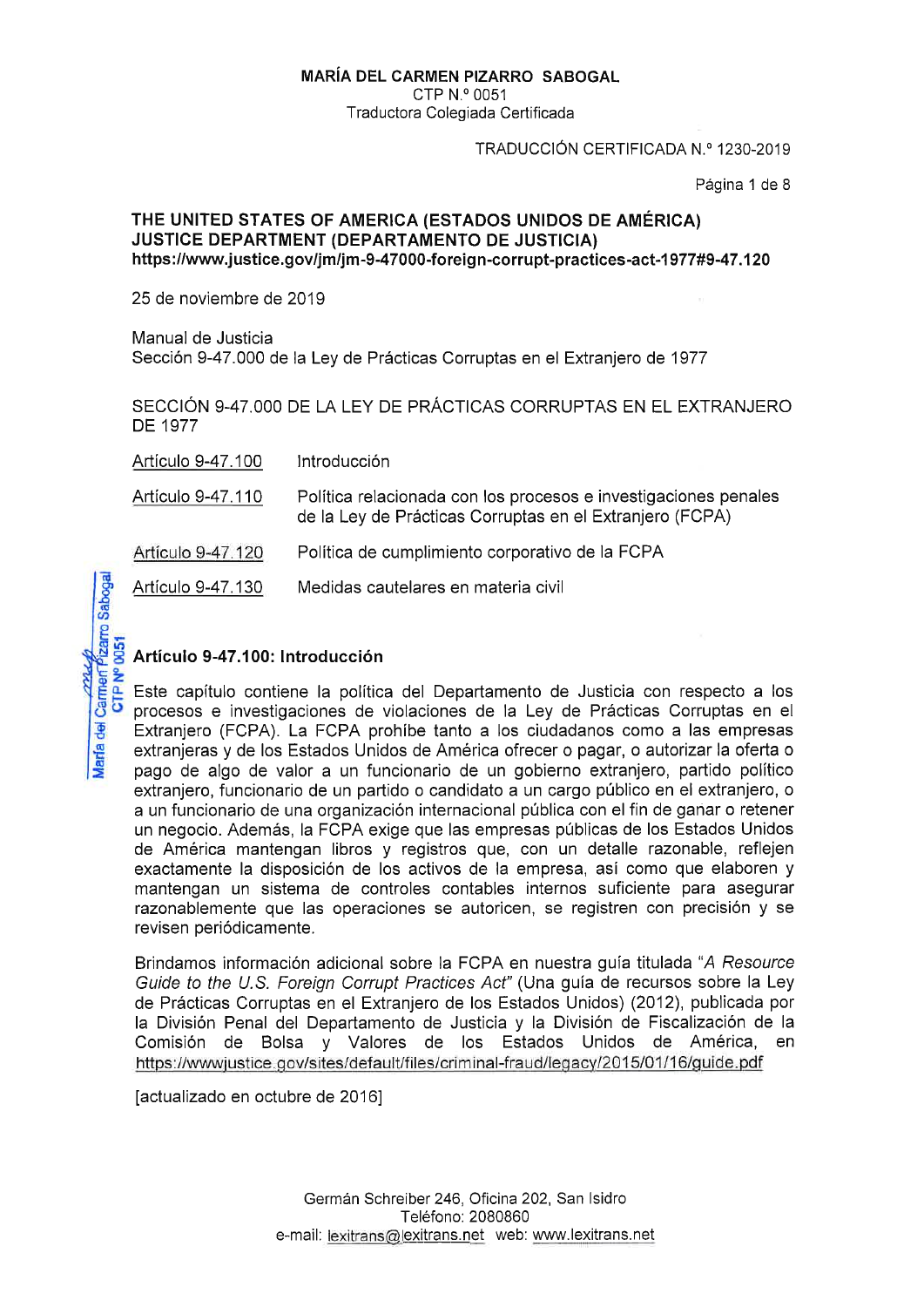# TRADUCCIÓN CERTIFICADA Nº 1230-2019

Página 2 de 8

#### Artículo 9-47.110: Política relacionada con los procesos e investigaciones penales de la Ley de Prácticas Corruptas en el Extranjero

Ninguna investigación o procesamiento judicial de casos que impliquen presuntas violaciones de las disposiciones antisoborno de la Lev de Prácticas Corruptas en el Extranjero (FCPA) de 1977 (Código de los Estados Unidos de América, Título 15. Artículos 78dd-1, 78dd-2 y 78dd-3) o de violaciones conexas de las disposiciones de mantenimiento de registros de la FCPA (Código de los Estados Unidos de América, Título 15, Artículo 78m(b)) se instituirá sin la autorización expresa de la División Penal.

Toda información relacionada con una posible violación de la FCPA debe ser comunicada inmediatamente a la Sección de Fraude de la División Penal. Incluso cuando esa información es recabada durante una investigación que, a primera vista, no está relacionada, se debe notificar de forma inmediata a la Sección de Fraude. En tal sentido, es necesaria una estrecha coordinación de las referidas investigaciones y procesos con la Comisión de Bolsa y Valores de los Estados Unidos de América (SEC) y otras agencias interesadas. Además, el Departamento ha establecido un procedimiento para la emisión de dictámenes en virtud de la FCPA con respecto a la conducta comercial propuesta. Véase la Guía de recursos sobre la Ley de Prácticas Corruptas en el Extranjero de los Estados Unidos, página 86.

Salvo que el Fiscal General Adiunto de la División Penal acuerde lo contrario, las investigaciones y procesos de supuestas violaciones de las disposiciones antisoborno de la FCPA las llevarán a cabo los abogados litigantes de la Sección de Fraude, quienes también se encargarán de la conducción de los procesos de presuntas violaciones de las disposiciones de mantenimiento de registros, cuando estos estén relacionados con la violación de una disposición antisoborno, excepto cuando el Fiscal General Adjunto de la División Penal disponga lo contrario.

La investigación y el procesamiento judicial de acusaciones específicas de violación de la FCPA revestirán una gran complejidad de fiscalización en el extranjero, así como dificultades en cuanto a la competencia e interpretación legal. Por ejemplo, parte de la investigación puede implicar entrevistar a testigos en países extranjeros sobre sus actividades con funcionarios gubernamentales extranjeros de alto nivel. Además, es posible que tales funcionarios extranjeros sean los titulares o usufructuarios de las cuentas relevantes mantenidas en bancos de los Estados Unidos de América y que son objeto de citación. Por estas razones, es necesaria una supervisión centralizada de las investigaciones y los procesos conforme a la FCPA.

[actualizado en agosto 2013]

### Artículo 9-47.120: Política de Fiscalización Corporativa de la FCPA

Beneficio por divulgación voluntaria, plena cooperación y medidas correctivas 1. adecuadas y oportunas relativas a asuntos regulados por la FCPA

Debido a la singularidad de los asuntos regulados por la FCPA, incluido su carácter propiamente internacional y otros factores, la Política de Cumplimiento Corporativo de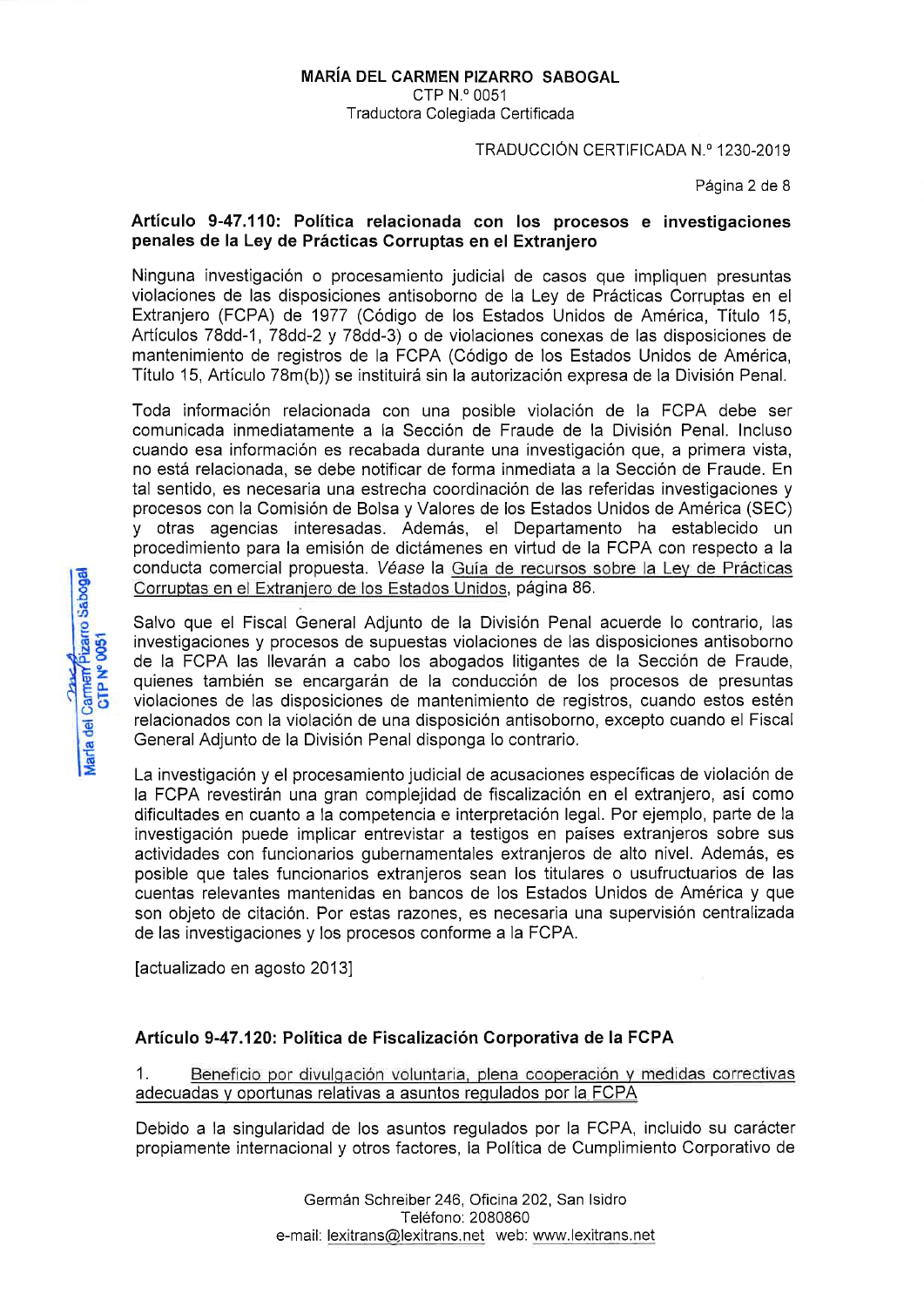## MARÍA DEL CARMEN PIZARRO SABOGAL CTP N.º 0051 Traductora Colegiada Certificada

# TRADUCCIÓN CERTIFICADA Nº 1230-2019

Página 3 de 8

la FCPA tiene como objetivo proporcionar beneficios adicionales a las empresas sobre la base de su conducta corporativa una vez que toman conocimiento de la conducta dolosa. Cuando una empresa divulga voluntariamente una conducta dolosa regulada por la FCPA, coopera plenamente e implementa medidas correctivas de forma adecuada y oportuna, todo de conformidad con las normas establecidas líneas abaio. existirá la presunción de que la empresa recibirá una absolución en ausencia de circunstancias agravantes relacionadas con la gravedad del delito o la naturaleza del infractor. Las circunstancias agravantes que pueden justificar una decisión penal incluyen, a título enunciativo más no limitativo, la participación de la dirección ejecutiva de la empresa en la conducta dolosa, un beneficio significativo para la empresa resultante de la conducta dolosa, la omnipresencia de la conducta dolosa dentro de la empresa, y la reincidencia penal.

Si una decisión penal está justificada en el caso de una empresa que ha divulgado la conducta dolosa de manera voluntaria, cooperado plenamente e implementado medidas correctivas de forma adecuada y oportuna, la Sección de Fraude:

- concederá, o recomendará a un tribunal de sentencia, una reducción del cincuenta por ciento (50 %) del límite inferior del rango de multas establecido en las Directrices para la formulación de sentencias de los Estados Unidos de América (U.S.S.G.), salvo en el caso de reincidencia penal; y
- por lo general, no requerirá el nombramiento de un supervisor si una empresa ha implementado un programa de cumplimiento efectivo al momento de emitida la decisión.

Para calificar a la Política de Fiscalización Corporativo de la FCPA, la empresa debe devolver la ganancia ilícita, o bien proceder con la declaración de pérdida de dominio y/o con la restitución resultante de la conducta dolosa en cuestión.

 $2.$ Beneficio limitado por plena cooperación y medidas correctivas adecuadas y oportunas relativas a asuntos regulados por la FCPA sin divulgación voluntaria

Si una empresa no divulgó voluntariamente su conducta dolosa al Departamento de Justicia (el "Departamento") de conformidad con las normas precedentes, pero luego cooperó plenamente e implementó medidas correctivas oportunas y adecuadas según lo estipulado por las normas establecidas líneas arriba, la empresa recibirá o el Departamento recomendará al tribunal de sentencia que ordene una reducción del veinticinco por ciento (25 %) del límite inferior del rango de multas determinado en las  $U.S.S.G.$ 

- 3. Definiciones
	- Divulgación voluntaria relativa a asuntos regulados por la FCPA a.

Al evaluar la divulgación, el Departamento evaluará cuidadosamente las circunstancias que la rodean.

El Departamento requerirá que se cumplan los siguientes puntos para que una empresa reciba un beneficio por divulgación voluntaria de actos ilícitos: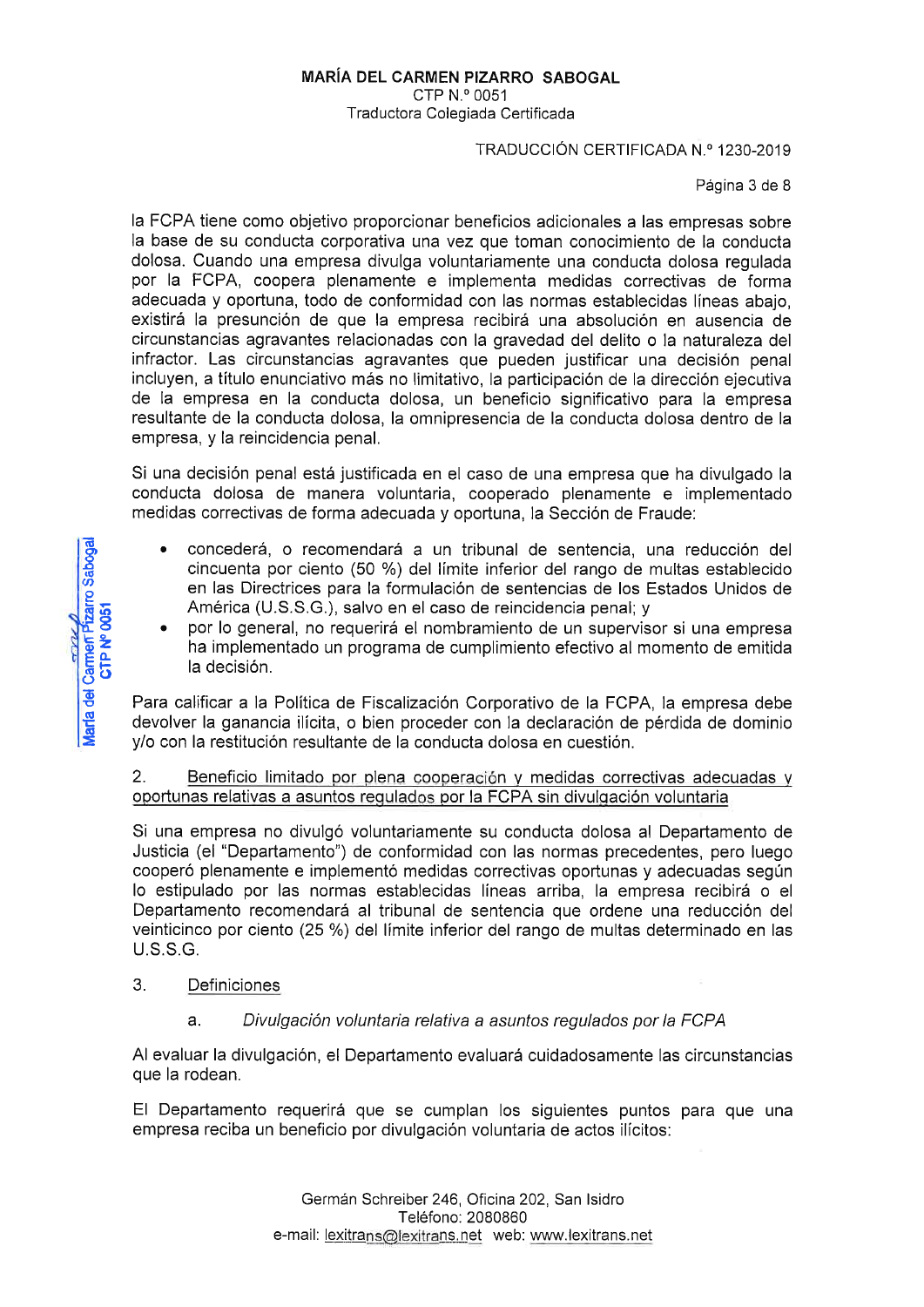# TRADUCCIÓN CERTIFICADA Nº 1230-2019

Página 4 de 8

- La divulgación voluntaria ocurre "antes de una amenaza inminente de divulgación o investigación gubernamental" en virtud de las U.S.S.G., Artículo  $8C2.5(q)(1)$ ;
- La empresa revela la conducta al Departamento "inmediatamente después de la comisión del delito", y la carga de demostrar el tiempo transcurrido entre la comisión del delito y la divulgación respectiva recae en la empresa; y
- La empresa revela todos los hechos relevantes que conoce en el momento de la divulgación, incluida toda persona que haya participado considerablemente o sea responsable de la conducta dolosa en cuestión [1].

#### $b<sub>1</sub>$ Plena cooperación relativa a asuntos regulados por la FCPA

Además de las disposiciones contenidas en los Principios de Procesamiento Judicial Federal de Organizaciones Empresariales para cumplir con los requisitos mínimos y acceder a algún beneficio de cooperación (véase el Manual de Justicia [JM], Título 9, Artículo 28.000), se establecen los siguientes requisitos para que una empresa reciba el máximo beneficio por la plena cooperación a efectos del JM 9-47.120(1) (de manera adicional al beneficio disponible en virtud de las U.S.S.G.):

- Divulgación oportuna de todos los hechos correspondientes a la conducta dolosa en cuestión, lo que incluye todos los hechos pertinentes recopilados durante la investigación independiente de la empresa; atribución de hechos a fuentes específicas mientras esa atribución no viole el secreto profesional, en lugar de una descripción general de los hechos; actualizaciones oportunas sobre la investigación interna de la empresa, incluidas, a título enunciativo mas no limitativo, divulgaciones continuas de información; todos los hechos relacionados con la participación en la actividad delictiva por parte de los funcionarios, empleados o agentes de la empresa; y todos los hechos conocidos por la empresa o que le fueran informados en relación con la conducta delictiva potencial por todas las terceras empresas (incluidos sus funcionarios, empleados o agentes);
	- Cooperación proactiva, en lugar de reactiva; es decir, la empresa debe revelar oportunamente todos los hechos que son relevantes para la investigación, incluso cuando no se le solicita específicamente que lo haga. Además, cuando la empresa tiene conocimiento de pruebas relevantes que no son de su propiedad, debe mencionar tales pruebas al Departamento;
- Conservación, recopilación y divulgación oportuna de documentos e información relevantes relacionados con su procedencia, lo que incluye (a) la divulgación de documentos en el extranjero, los lugares en los que estos fueron encontrados y quién los encontró, b) facilitación de la entrega de documentos por parte de terceros y c) cuando se solicite y resulte conveniente, la entrega de traducciones de documentos pertinentes en lenguas extranjeras;
	- Nota: Cuando una empresa afirma que está divulgación de documentos extranjeros está prohibida debido a la confidencialidad de datos, leyes de bloqueo u otras razones relacionadas con leyes extranjeras, la empresa tiene la responsabilidad de probar la existencia de dicha prohibición. Además, una empresa debe desplegar esfuerzos diligentes para identificar todas las bases legales disponibles que le permitan proporcionar esos documentos;

Germán Schreiber 246, Oficina 202, San Isidro Teléfono: 2080860 e-mail: lexitrans@lexitrans.net\_web: www.lexitrans.net

María del Carmen Pizarro Sabogal CTP Nº 0051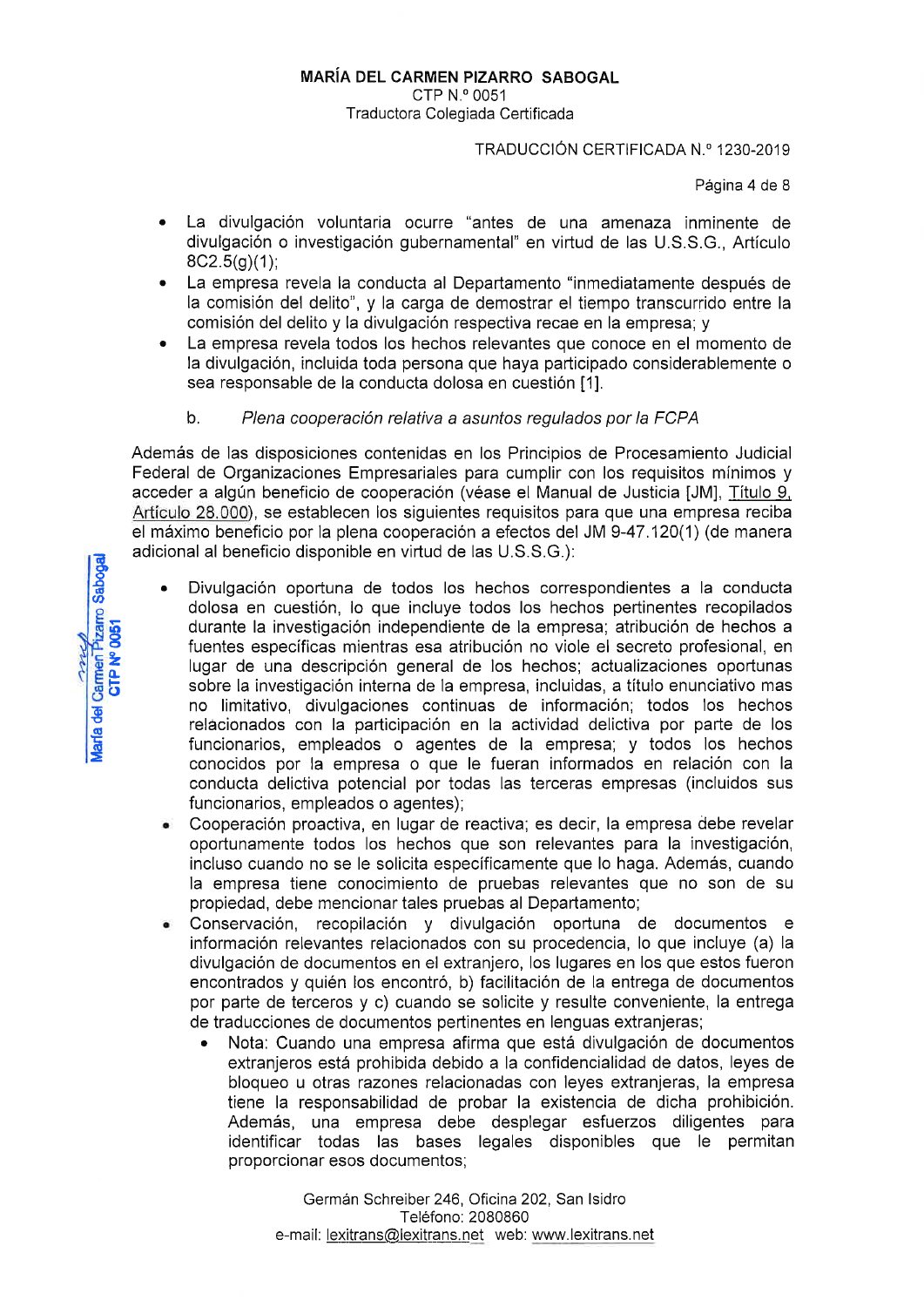# TRADUCCIÓN CERTIFICADA Nº 1230-2019

Página 5 de 8

- Cuando se solicite y resulte conveniente durante las entrevistas de testigos y otras medidas de investigación que una empresa considere como parte de su investigación interna, se deben evitar conflictos con las medidas que el Departamento pueda implementar como parte de su investigación [2]; y
- Cuando se solicite, poner a disposición aquellos funcionarios, empleados y agentes de la empresa que tengan información relevante para que el Departamento lleve a cabo las entrevistas, lo que incluye, cuando sea conveniente, aquellos funcionarios, empleados y agentes que se encuentran en el extranjero, así como a ex funcionarios y ex empleados (con sujeción a los derechos estipulados en la Quinta Enmienda para personas naturales) y cuando sea posible, la presentación de testigos por parte de terceros.

Medidas correctivas adecuadas y oportunas relativas a asuntos  $C<sub>1</sub>$ regulados por la FCPA

Se establecen los siguientes requisitos para que una empresa reciba el máximo beneficio por las medidas correctivas adecuadas y oportunas a efectos del JM 9-47.120(1) (de manera adicional al beneficio disponible en virtud de las U.S.S.G.):

- Demostración de un análisis exhaustivo de las causas de la conducta subyacente (es decir, un análisis de causa raíz) y, cuando sea necesario, la corrección para tratar las causas raíz;
- Implementación de un programa efectivo de cumplimiento y ética, cuyos criterios se actualizarán periódicamente y pueden variar en función del tamaño y los recursos de la organización, pero pueden incluir:
	- La cultura de cumplimiento de la empresa, incluida la concientización entre los empleados de que cualquier conducta dolosa, incluida la conducta subyacente a la investigación, no será tolerada;
	- Los recursos que la empresa ha dedicado al cumplimiento;
	- La calidad y experiencia del personal involucrado en el cumplimiento, de manera que puedan comprender e identificar las operaciones y actividades que representan un riesgo potencial;
	- La autoridad e independencia de la función de cumplimiento y la disponibilidad de expertos sobre cumplimiento para el directorio;
	- La eficacia de la evaluación de riesgos de la empresa y la forma en que su programa de cumplimiento se ha adaptado en base a esa evaluación de riesgos;
	- La compensación y promoción del personal involucrado en el<br>cumplimiento, en vista de su función, responsabilidades, desempeño y otros factores apropiados;
	- La auditoría del programa de cumplimiento para asegurar su eficacia; y
	- El organigrama del personal de cumplimiento empleado o contratado por la empresa.
- Disciplina apropiada de los empleados, incluidos aquellos identificados por la empresa como responsables de la conducta dolosa, ya sea a través de la participación directa o la falta de supervisión, así como aquellos con la autoridad supervisora sobre el área en la que ocurrió esa conducta;

Marla del Camen Plzarro Sabogal CTP Nº 0051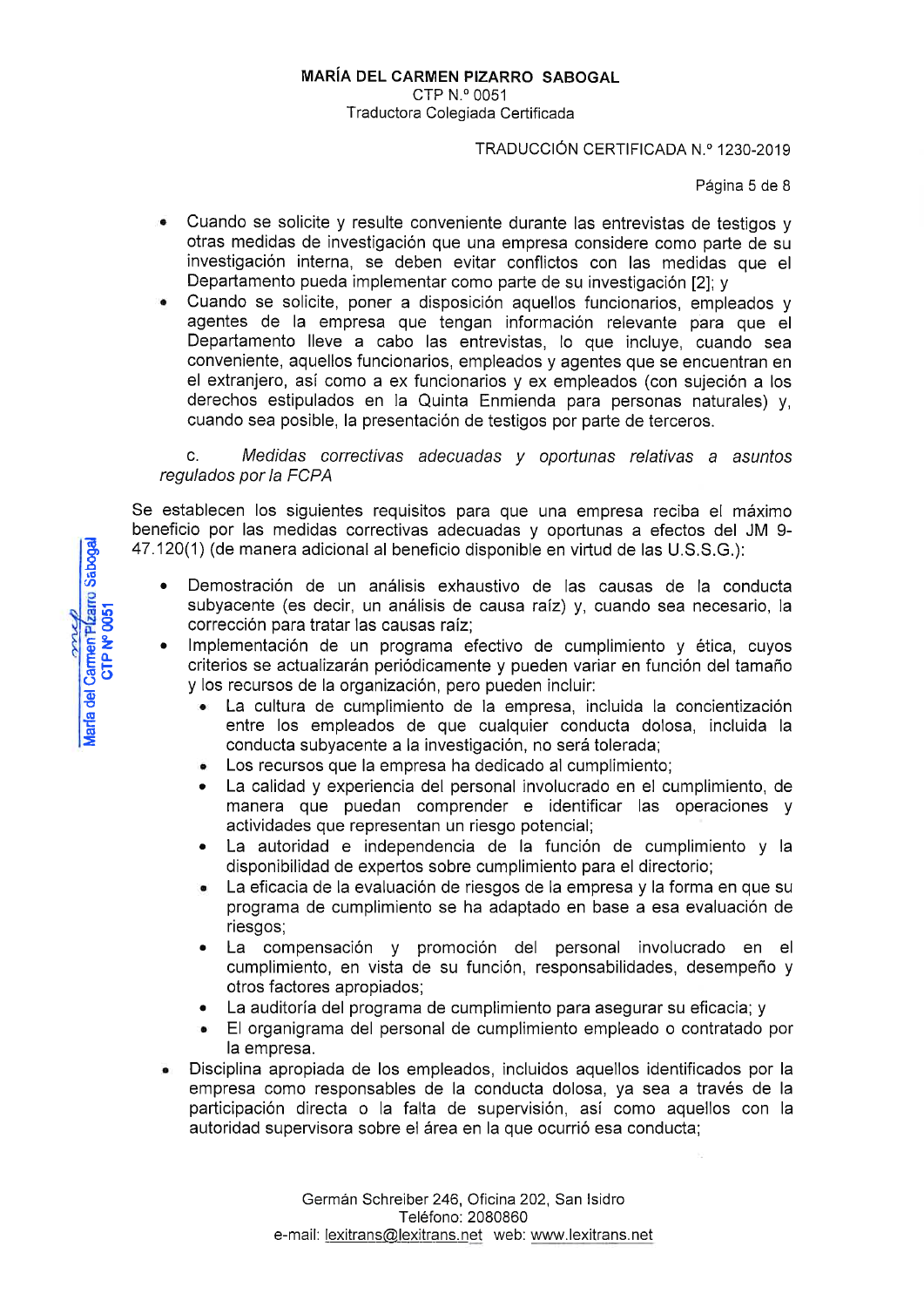# TRADUCCIÓN CERTIFICADA N.º 1230-2019

Página 6 de 8

- Conservación adecuada de registros comerciales y prohibición de la destrucción o eliminación indebida de registros comerciales, incluida la implementación de controles y orientación adecuados en el uso de comunicaciones personales y plataformas de mensajería temporales que debilitan la capacidad de la empresa de conservar adecuadamente los registros comerciales o las comunicaciones o, de lo contrario, cumplir con las políticas de conservación de documentos u obligaciones legales; y
- Toda medida adicional que demuestre el reconocimiento de la gravedad de la conducta dolosa de la empresa, la aceptación de la responsabilidad con respecto a dicha conducta y la implementación de medidas para reducir el riesgo de que esta se repita, incluidas aquellas medidas que permitan identificar riesgos futuros.

# 4. Comentarios

Beneficios por cooperación: La cooperación se puede dar de muchas formas. Una vez cumplidos los requisitos mínimos establecidos en el JM 9-28.700, el Departamento evaluará el alcance, la cantidad, la calidad y el tiempo de cooperación en función de las circunstancias de cada caso al determinar cómo evaluar la cooperación de una empresa en virtud de la Política de Fiscalización Corporativa de la FCPA.

"Prevención de conflictos" es un factor que el Departamento puede considerar en casos apropiados con el fin de evaluar cuántos beneficios recibiría una empresa por su cooperación. Cuando el Departamento envía una solicitud a una empresa para que esta delegue las medidas de investigación, tales como la entrevista a empleados de la empresa o a terceros, esa solicitud se hará por un periodo limitado y se ajustará estrictamente a un propósito de investigación legítimo (por ejemplo, para evitar el impedimento de un aspecto específico de la investigación del Departamento). Una vez que la justificación ya no sea válida, el Departamento notificará a la empresa el retiro de su solicitud.

Cuando una empresa afirma que su situación financiera afecta su capacidad de cooperar más plenamente, la empresa tendrá la responsabilidad de proporcionar sustento fáctico para tal afirmación. El Departamento evaluará a detalle la validez de tal afirmación y tendrá en cuenta el impedimento al evaluar si la empresa ha cooperado plenamente o no.

Tal como se establece en el JM 9-28.720, la elegibilidad para la cooperación o el beneficio por divulgación voluntaria no se basa en modo alguno en la renuncia al secreto profesional o a la protección del resultado de trabajo, y ninguno de los requisitos anteriores requiere tal renuncia. Ninguna disposición de este documento modifica esa política, la cual permanece en plena vigencia y efecto. Además, no todas las empresas cumplirán con todos los aspectos de plena cooperación a efectos del JM 9-47.120(2) y (3)(b), ya sea porque deciden cooperar posteriormente en una investigación o porque deciden cooperar de forma oportuna, pero no cumplen con todos los criterios mencionados anteriormente. En general, estas empresas tendrán derecho a algún beneficio de cooperación si cumplen los criterios del JM 9-28.700. pero, por lo general, el beneficio es considerablemente inferior a la plena cooperación, dependiendo de la medida en que esta era necesaria.

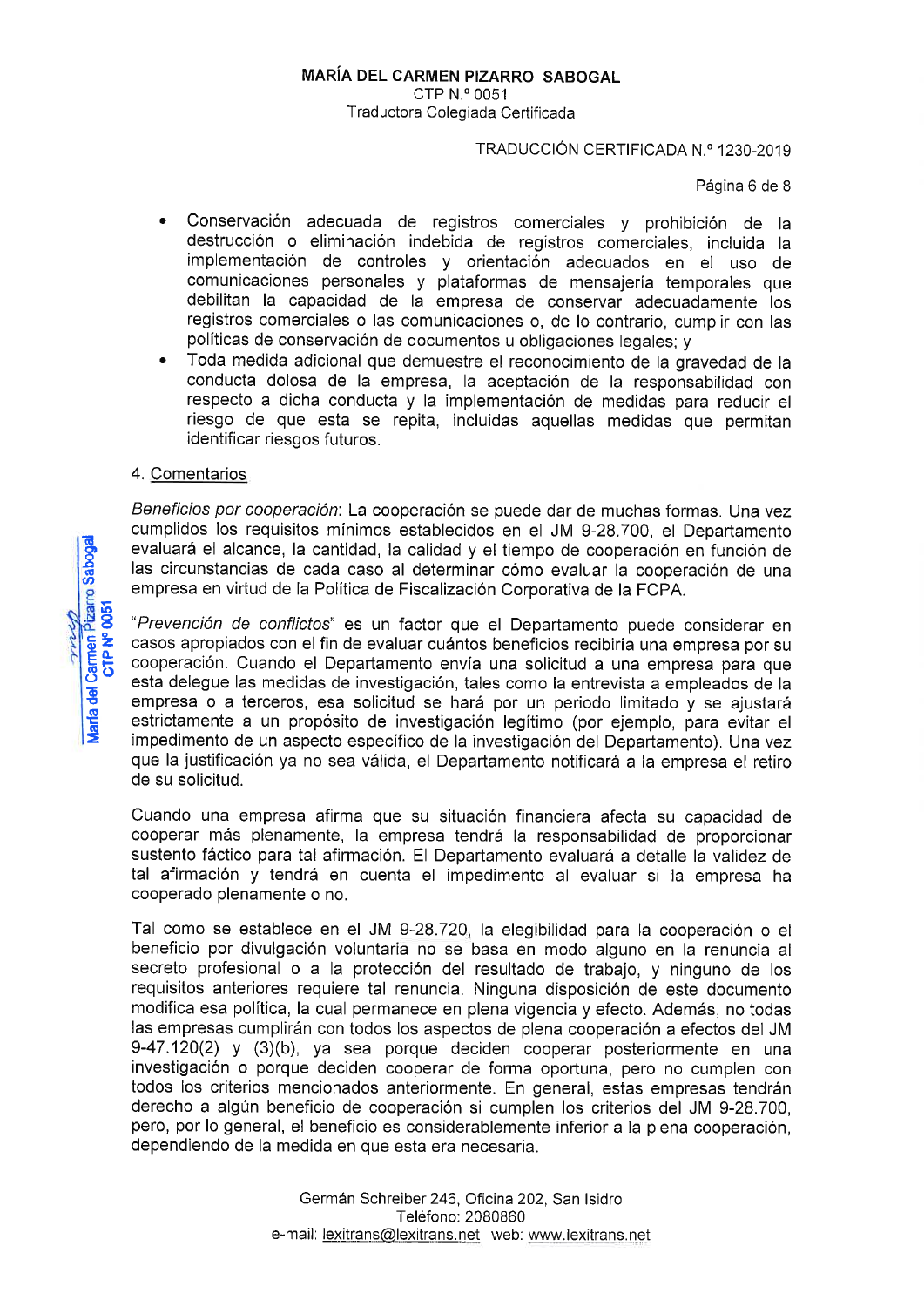#### MARÍA DEL CARMEN PIZARRO SABOGAL CTP N.º 0051 Traductora Colegiada Certificada

# TRADUCCIÓN CERTIFICADA N.º 1230-2019

Página 7 de 8

Medidas correctivas: Para que una empresa reciba todos los beneficios por medidas correctivas y aproveche los beneficios de la Política de Fiscalización Corporativa de la FCPA, esta debe haber implementado efectivamente tales medidas luego de emitida la decisión.

El requisito de que una empresa devuelva toda ganancia ilícita, proceda con la declaración de pérdida de dominio y/o con la restitución resultante de la conducta dolosa en cuestión puede cumplirse mediante una decisión paralela de una entidad reguladora pertinente (por ejemplo, la Comisión de Bolsa y Valores de los Estados Unidos de América).

Medida correctiva y diligencia debida de fusiones y adquisiciones: El Departamento reconoce los beneficios potenciales de las fusiones y adquisiciones corporativas, particularmente cuando la entidad adquirente cuenta con un sólido programa de cumplimiento vigente e implementa ese programa tan pronto sea posible en la entidad fusionada o adquirida. En consecuencia, cuando una empresa realiza una fusión o adquisición, descubre una conducta ilícita por parte de la entidad fusionada o adquirida a través de una diligencia debida exhaustiva y oportuna o, en los casos adecuados. mediante auditorías o esfuerzos de integración de cumplimiento posteriores a la adquisición, y divulga voluntariamente la conducta dolosa o de otra manera. implementa medidas según lo dispuesto en esta Política (lo que incluye, entre otros requisitos, la implementación oportuna de un programa de cumplimiento efectivo en la entidad fusionada o adquirida), existirá una presunción de que la empresa será absuelta de acuerdo con los demás requisitos de esta Política y con sujeción a estos. [3]

Divulgación Pública: Una absolución otorgada de conformidad con la Política de Fiscalización Corporativa de la FCPA es un caso que habría sido procesado o resuelto penalmente de no haber sido por la divulgación voluntaria de la empresa, su plena cooperación, la implementación de medidas correctivas, la devolución de ganancias ilícitas, la declaración de pérdida de dominio y/o la restitución. Si un caso hubiera sido absuelto en ausencia de tales circunstancias, entonces no se trata de una absolución efectuada de conformidad con esta Política. Las absoluciones otorgadas en virtud de la Política de Fiscalización Corporativa de la FCPA se harán públicas.

[1]: El Departamento reconoce que una empresa puede no estar en condiciones de conocer todos los hechos pertinentes al momento de una divulgación voluntaria. especialmente cuando solo han sido posibles esfuerzos preliminares de investigación. En tales circunstancias, una empresa debe dejar en claro que está haciendo su divulgación sobre la base de una investigación o evaluación preliminar de la información; sin embargo, debe proporcionar una divulgación completa sobre los hechos pertinentes que conoce en ese momento.

[2]: Aunque el Departamento puede, cuando sea necesario, solicitar que una empresa se abstenga de tomar una medida específica por un periodo de tiempo limitado con el fin de prevenir conflictos, el Departamento no tomará medida alguna para dirigir afirmativamente los esfuerzos internos de investigación de la empresa.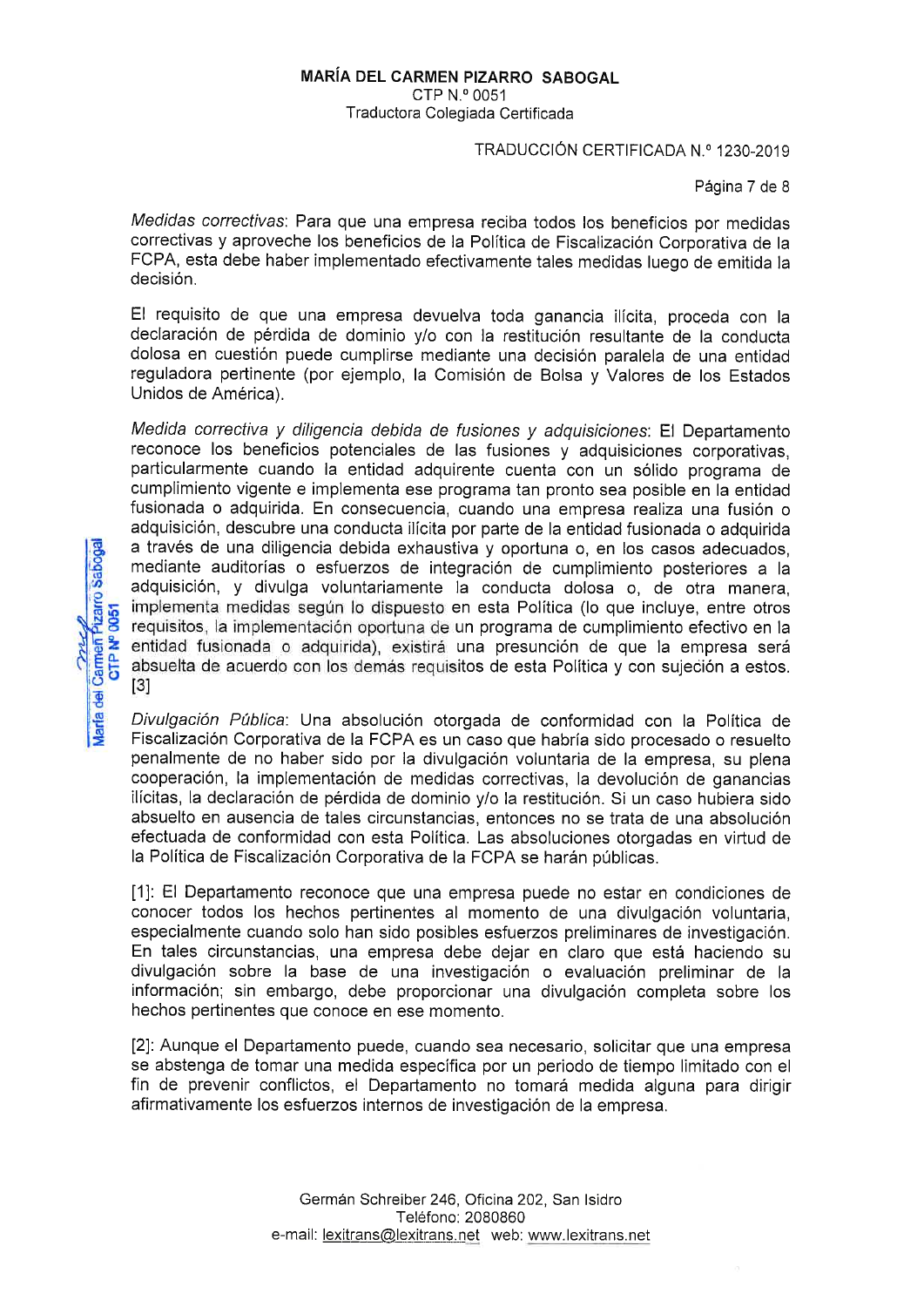# MARÍA DEL CARMEN PIZARRO SABOGAL CTP N.º 0051 Traductora Colegiada Certificada

#### TRADUCCIÓN CERTIFICADA Nº 1230-2019

Página 8 de 8

[3]: En determinados casos, una empresa adquirente que revele una mala conducta puede ser elegible para una absolución, incluso si existían circunstancias agravantes en cuanto a la entidad adquirida.

[actualizado en noviembre de 2019]

# Artículo 9-47.130: Medidas cautelares en materia civil

La SEC tiene autoridad de obtener medidas cautelares en materia civil ante futuras violaciones de las disposiciones antisoborno y mantenimiento de registro de la FCPA cometidas por los emisores. Véase el Código de los Estados Unidos de América, Título 15, Artículo 78u. Las medidas cautelares en materia civil ante violaciones de las disposiciones antisoborno por parte de empresas nacionales y empresas y ciudadanos extranjeros serán instituidas por los abogados litigantes de la Sección de Fraude junto con el Fiscal General Adjunto de la División Penal. Véanse los Artículos 78dd-2(d) y 78dd-3(d).

[actualizado en noviembre 2000]

 $\leq$  9-46.000 - Fraude y soborno en programas federales

arriba

9-48.000 - Fraudes informáticos >



La Traductora Colegiada Certificada, miembro del Colegio de Traductores del Perú (CTP) que suscribe, declara que la presente Traducción Certificada, que consta de 8 página(s), es una versión fiel y correcta al castellano del documento adjunto en idioma unles que se ha tenido a la vista

Se certifica la fidelidad de la traducción mas no se asume responsabilidad por la autenticidad o el contenido del documento en longua origen.

Firmado en Lima, a los 15 días del mes de

María del Carmen Pizarro Saboga **CTP Nº 0051**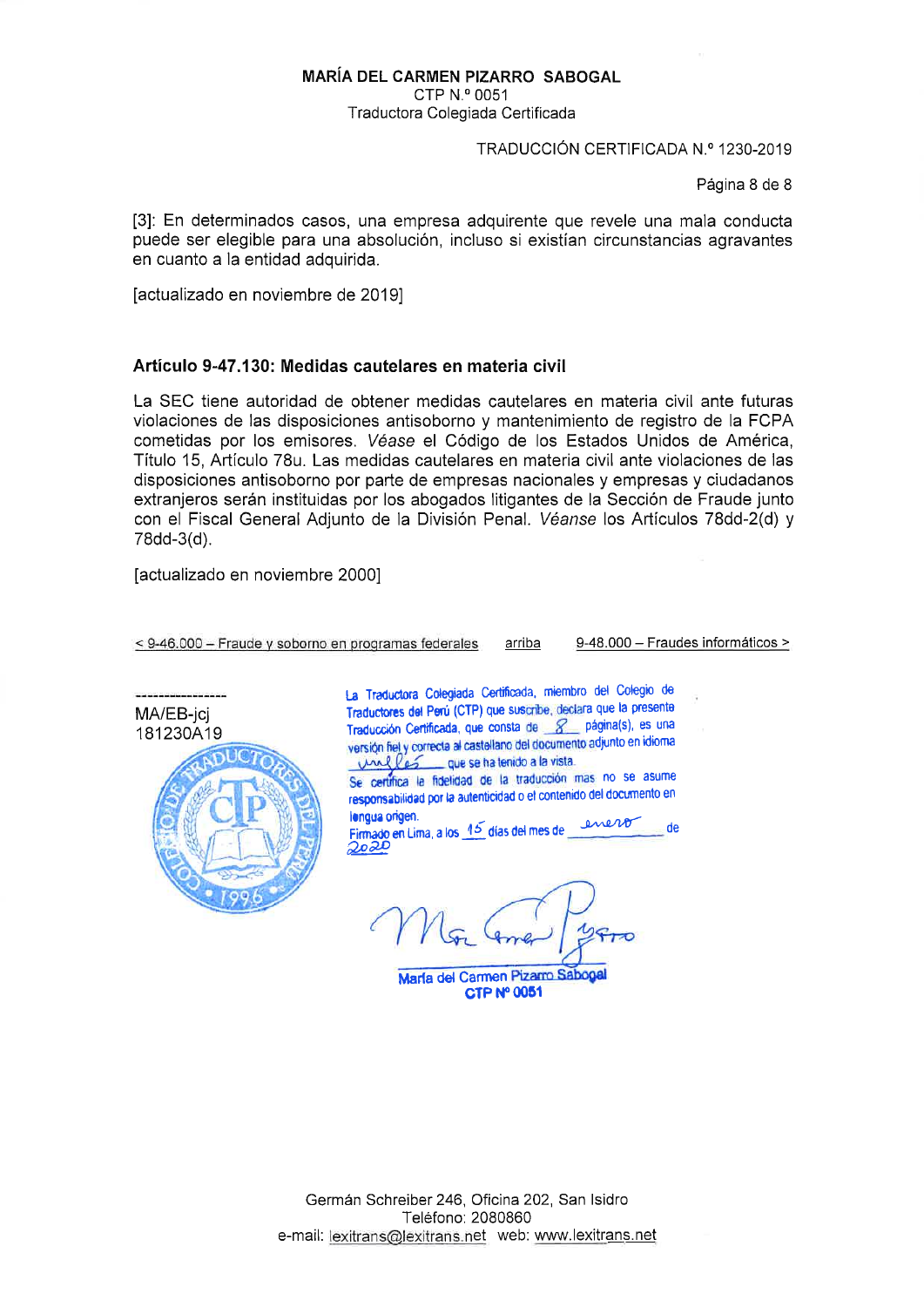# 9-47.000 - FOREIGN CORRUPT PRACTICES ACT OF 1977

| 9-47.100        | Introduction                                                                                    |
|-----------------|-------------------------------------------------------------------------------------------------|
| 9-47.110        | Policy Concerning Criminal Investigations and Prosecutions of the Foreign Corrupt Practices Act |
| <u>9-47.120</u> | <b>FCPA Corporate Enforcement Policy</b>                                                        |
| 9-47.130        | Civil Injunctive Actions                                                                        |

# <span id="page-9-0"></span>**9-47.100 - Introduction**

This chapter contains the Department's policy regarding investigations and prosecutions of violations of the Foreign Corrupt Practices Act (FCPA). The FCPA prohibits both United States and foreign corporations and nationals from offering or paying, or authorizing the offer or payment, of anything of value to a foreign government official, foreign political party, party official, or candidate for foreign public office, or to an official of a public international organization in order to obtain or retain business. In addition, the FCPA requires publicly-held United States companies to make and keep books and records which, in reasonable detail, accurately reflect the disposition of company assets and to devise and maintain a system of internal accounting controls sufficient to reasonably assure that transactions are authorized, recorded accurately, and periodically reviewed.

Further guidance on the FCPA is available in *A Resource Guide to the U.S. Foreign Corrupt Practices Act* (2012), published by the Criminal Division of the U.S. Department of Justice and the Enforcement Division of the U.S. Securities and Exchange Commission, *available at* [https://www.justice.gov/sites/default/files/criminal](https://www.justice.gov/sites/default/files/criminal-fraud/legacy/2015/01/16/guide.pdf)fraud/legacy/2015/01/16/guide.pdf.

[updated October 2016]

# <span id="page-9-1"></span>**9-47.110 - Policy Concerning Criminal Investigations and Prosecutions of the Foreign Corrupt Practices Act**

No investigation or prosecution of cases involving alleged violations of the antibribery provisions of the Foreign Corrupt Practices Act (FCPA) of 1977 (15 U.S.C. §§ 78dd-1, 78dd-2, and 78dd-3) or of related violations of the FCPA's record keeping provisions (15 U.S.C. § 78m(b)) shall be instituted without the express authorization of the Criminal Division.

Any information relating to a possible violation of the FCPA should be brought immediately to the attention of the Fraud Section of the Criminal Division. Even when such information is developed during the course of an apparently unrelated investigation, the Fraud Section should be notified immediately. Close coordination of such investigations and prosecutions with the United States Securities and Exchange Commission (SEC) and other interested agencies is essential. Additionally, the Department has established a FCPA Opinion Procedure concerning proposed business conduct. *See* [A Resource Guide to the U.S. Foreign Corrupt Practices Act](https://www.justice.gov/criminal/fraud/fcpa/guide.pdf) at 86.

Unless otherwise agreed upon by the AAG, Criminal Division, investigations and prosecutions of alleged violations of the antibribery provisions of the FCPA will be conducted by Trial Attorneys of the Fraud Section. Prosecutions of alleged violations of the record keeping provisions, when such violations are related to an antibribery violation, will also be conducted by Fraud Section Trial Attorneys, unless otherwise directed by the AAG, Criminal Division.

The investigation and prosecution of particular allegations of violations of the FCPA will raise complex enforcement problems abroad as well as difficult issues of jurisdiction and statutory construction. For example, part of the investigation may involve interviewing witnesses in foreign countries concerning their activities with high-level foreign government officials. In addition, relevant accounts maintained in United States banks and subject to subpoena may be directly or beneficially owned by senior foreign government officials. For these reasons, the need for centralized supervision of investigations and prosecutions under the FCPA is compelling.

https://www.justice.gov/jm/jm-9-47000-foreign-corrupt-practices-act-1977#9-47.120 1/5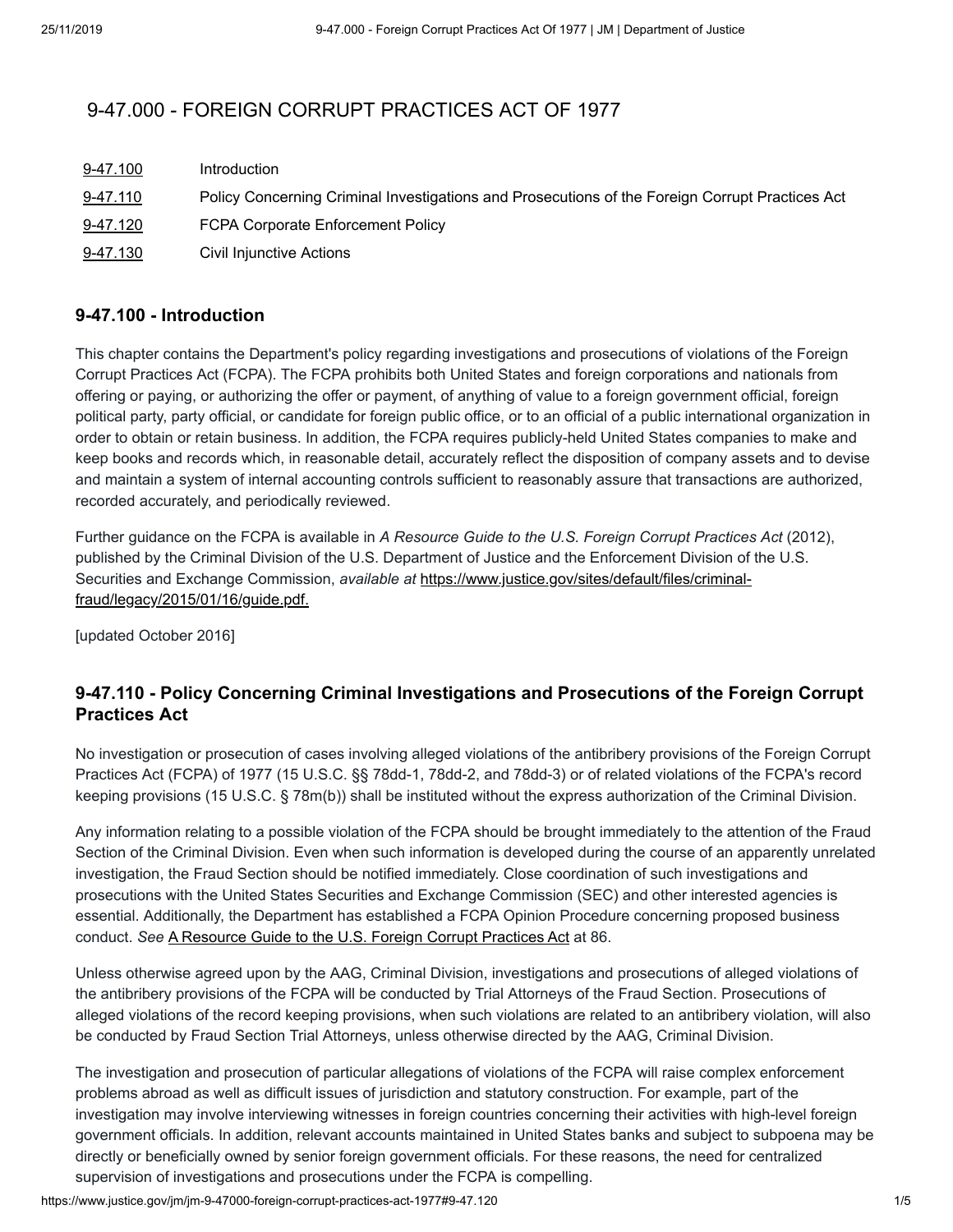[updated August 2013]

# <span id="page-10-0"></span>**9-47.120 - FCPA Corporate Enforcement Policy**

# 1. Credit for Voluntary Self-Disclosure, Full Cooperation, and Timely and Appropriate Remediation in FCPA **Matters**

Due to the unique issues presented in FCPA matters, including their inherently international character and other factors, the FCPA Corporate Enforcement Policy is aimed at providing additional benefits to companies based on their corporate behavior once they learn of misconduct. When a company has voluntarily self-disclosed misconduct in an FCPA matter, fully cooperated, and timely and appropriately remediated, all in accordance with the standards set forth below, there will be a presumption that the company will receive a declination absent aggravating circumstances involving the seriousness of the offense or the nature of the offender. Aggravating circumstances that may warrant a criminal resolution include, but are not limited to, involvement by executive management of the company in the misconduct; a significant profit to the company from the misconduct; pervasiveness of the misconduct within the company; and criminal recidivism.

If a criminal resolution is warranted for a company that has voluntarily self-disclosed, fully cooperated, and timely and appropriately remediated, the Fraud Section:

- will accord, or recommend to a sentencing court, a 50% reduction off of the low end of the U.S. Sentencing Guidelines (U.S.S.G.) fine range, except in the case of a criminal recidivist; and
- generally will not require appointment of a monitor if a company has, at the time of resolution, implemented an effective compliance program.

To qualify for the FCPA Corporate Enforcement Policy, the company is required to pay all disgorgement, forfeiture, and/or restitution resulting from the misconduct at issue.

# 2. Limited Credit for Full Cooperation and Timely and Appropriate Remediation in FCPA Matters Without Voluntary Self-Disclosure

If a company did not voluntarily disclose its misconduct to the Department of Justice (the Department) in accordance with the standards set forth above, but later fully cooperated and timely and appropriately remediated in accordance with the standards set forth above, the company will receive, or the Department will recommend to a sentencing court, up to a 25% reduction off of the low end of the U.S.S.G. fine range.

3. Definitions

## a. *Voluntary Self-Disclosure in FCPA Matters*

In evaluating self-disclosure, the Department will make a careful assessment of the circumstances of the disclosure. The Department will require the following items for a company to receive credit for voluntary self-disclosure of wrongdoing:

- The voluntary disclosure qualifies under U.S.S.G. § 8C2.5(g)(1) as occurring "prior to an imminent threat of disclosure or government investigation";
- The company discloses the conduct to the Department "within a reasonably prompt time after becoming aware of the offense," with the burden being on the company to demonstrate timeliness; and
- The company discloses all relevant facts known to it at the time of the disclosure, including as to any individuals substantially involved in or responsible for the misconduct at issue.[1]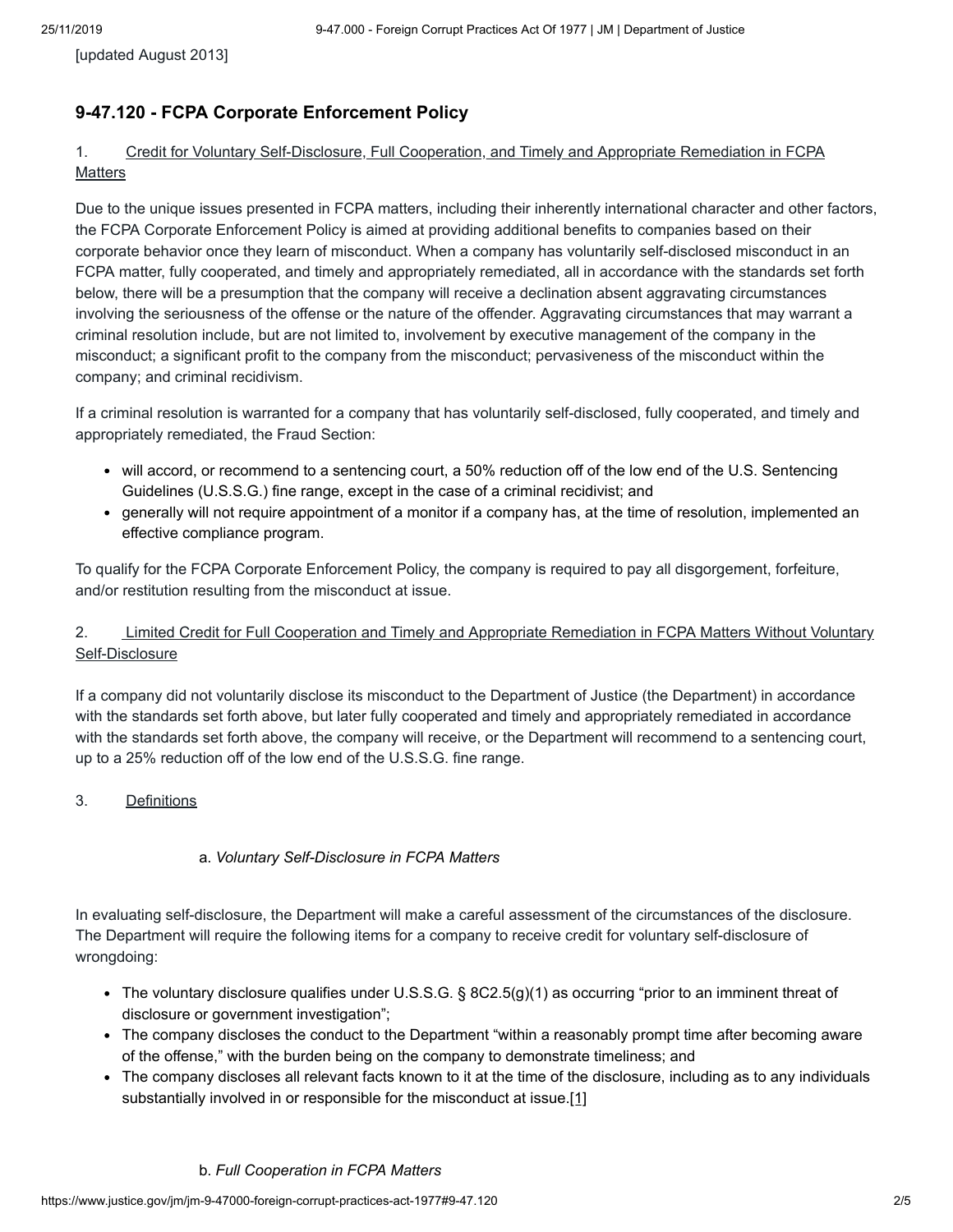In addition to the provisions contained in the Principles of Federal Prosecution of Business Organizations to satisfy the threshold for any cooperation credit, see JM [9-28.000,](https://www.justice.gov/jm/jm-9-28000-principles-federal-prosecution-business-organizations#9-28.720) the following items will be required for a company to receive maximum credit for full cooperation for purposes of JM 9-47.120(1) (beyond the credit available under the U.S.S.G.):

- Disclosure on a timely basis of all facts relevant to the wrongdoing at issue, including: all relevant facts gathered during a company's independent investigation; attribution of facts to specific sources where such attribution does not violate the attorney-client privilege, rather than a general narrative of the facts; timely updates on a company's internal investigation, including but not limited to rolling disclosures of information; all facts related to involvement in the criminal activity by the company's officers, employees, or agents; and all facts known or that become known to the company regarding potential criminal conduct by all third-party companies (including their officers, employees, or agents);
- Proactive cooperation, rather than reactive; that is, the company must timely disclose all facts that are relevant to the investigation, even when not specifically asked to do so. Additionally, where the company is aware of relevant evidence not in the company's possession, it must identify that evidence to the Department;
- Timely preservation, collection, and disclosure of relevant documents and information relating to their provenance, including (a) disclosure of overseas documents, the locations in which such documents were found, and who found the documents, (b) facilitation of third-party production of documents, and (c) where requested and appropriate, provision of translations of relevant documents in foreign languages;
	- Note: Where a company claims that disclosure of overseas documents is prohibited due to data privacy, blocking statutes, or other reasons related to foreign law, the company bears the burden of establishing the prohibition. Moreover, a company should work diligently to identify all available legal bases to provide such documents;
- Where requested and appropriate, de-confliction of witness interviews and other investigative steps that a company intends to take as part of its internal investigation with steps that the Department intends to take as part of its investigation[2]; and
- Where requested, making available for interviews by the Department those company officers and employees who possess relevant information; this includes, where appropriate and possible, officers, employees, and agents located overseas as well as former officers and employees (subject to the individuals' Fifth Amendment rights), and, where possible, the facilitation of third-party production of witnesses.

## c. *Timely and Appropriate Remediation in FCPA Matters*

The following items will be required for a company to receive full credit for timely and appropriate remediation for purposes of JM 9-47.120(1) (beyond the credit available under the U.S.S.G.):

- Demonstration of thorough analysis of causes of underlying conduct (i.e., a root cause analysis) and, where appropriate, remediation to address the root causes;
- Implementation of an effective compliance and ethics program, the criteria for which will be periodically updated and which may vary based on the size and resources of the organization, but may include:
	- The company's culture of compliance, including awareness among employees that any criminal conduct, including the conduct underlying the investigation, will not be tolerated;
	- The resources the company has dedicated to compliance;
	- The quality and experience of the personnel involved in compliance, such that they can understand and identify the transactions and activities that pose a potential risk;
	- The authority and independence of the compliance function and the availability of compliance expertise to the board;
	- The effectiveness of the company's risk assessment and the manner in which the company's compliance program has been tailored based on that risk assessment;
	- The compensation and promotion of the personnel involved in compliance, in view of their role, responsibilities, performance, and other appropriate factors;
	- The auditing of the compliance program to assure its effectiveness; and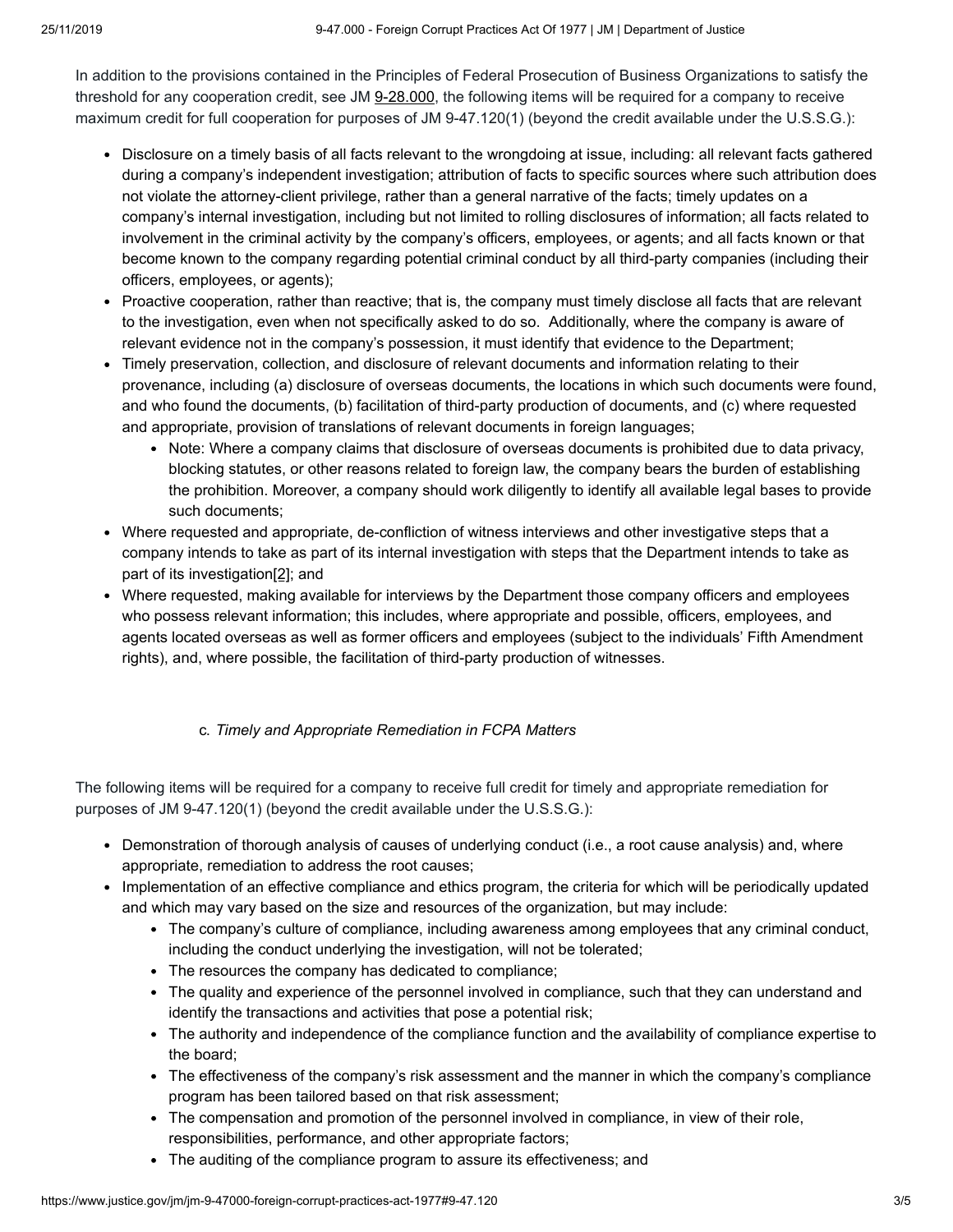- The reporting structure of any compliance personnel employed or contracted by the company.
- Appropriate discipline of employees, including those identified by the company as responsible for the misconduct, either through direct participation or failure in oversight, as well as those with supervisory authority over the area in which the criminal conduct occurred;
- Appropriate retention of business records, and prohibiting the improper destruction or deletion of business records, including implementing appropriate guidance and controls on the use of personal communications and ephemeral messaging platforms that undermine the company's ability to appropriately retain business records or communications or otherwise comply with the company's document retention policies or legal obligations; and
- Any additional steps that demonstrate recognition of the seriousness of the company's misconduct, acceptance of responsibility for it, and the implementation of measures to reduce the risk of repetition of such misconduct, including measures to identify future risks.

## 4. Comment

*Cooperation Credit*: Cooperation comes in many forms. Once the threshold requirements set out at JM [9-28.700](https://www.justice.gov/jm/jm-9-28000-principles-federal-prosecution-business-organizations#9-28.700) have been met, the Department will assess the scope, quantity, quality, and timing of cooperation based on the circumstances of each case when assessing how to evaluate a company's cooperation under the FCPA Corporate Enforcement Policy.

 "De-confliction" is one factor that the Department may consider in appropriate cases in evaluating whether and how much credit that a company will receive for cooperation. When the Department does make a request to a company to defer investigative steps, such as the interview of company employees or third parties, such a request will be made for a limited period of time and be narrowly tailored to a legitimate investigative purpose (e.g., to prevent the impeding of a specified aspect of the Department's investigation). Once the justification dissipates, the Department will notify the company that the Department is lifting its request.

Where a company asserts that its financial condition impairs its ability to cooperate more fully, the company will bear the burden to provide factual support for such an assertion. The Department will closely evaluate the validity of any such claim and will take the impediment into consideration in assessing whether the company has fully cooperated.

As set forth in JM [9-28.720](https://www.justice.gov/jm/jm-9-28000-principles-federal-prosecution-business-organizations#9-28.720), eligibility for cooperation or voluntary self-disclosure credit is not in any way predicated upon waiver of the attorney-client privilege or work product protection, and none of the requirements above require such waiver. Nothing herein alters that policy, which remains in full force and effect. Furthermore, not all companies will satisfy all the components of full cooperation for purposes of JM 9-47.120(2) and (3)(b), either because they decide to cooperate only later in an investigation or they timely decide to cooperate but fail to meet all of the criteria listed above. In general, such companies will be eligible for some cooperation credit if they meet the criteria of JM 9-28.700, but the credit generally will be markedly less than for full cooperation, depending on the extent to which the cooperation was lacking.

*Remediation*: In order for a company to receive full credit for remediation and avail itself of the benefits of the FCPA Corporate Enforcement Policy, the company must have effectively remediated at the time of the resolution.

The requirement that a company pay all disgorgement, forfeiture, and/or restitution resulting from the misconduct at issue may be satisfied by a parallel resolution with a relevant regulator (e.g., the United States Securities and Exchange Commission).

*M&A Due Diligence and Remediation*: The Department recognizes the potential benefits of corporate mergers and acquisitions, particularly when the acquiring entity has a robust compliance program in place and implements that program as quickly as practicable at the merged or acquired entity. Accordingly, where a company undertakes a merger or acquisition, uncovers misconduct by the merged or acquired entity through thorough and timely due diligence or, in appropriate instances, through post-acquisition audits or compliance integration efforts, and voluntarily self-discloses the misconduct and otherwise takes action consistent with this Policy (including, among other requirements, the timely implementation of an effective compliance program at the merged or acquired entity), there will be a presumption of a declination in accordance with and subject to the other requirements of this Policy.[3]